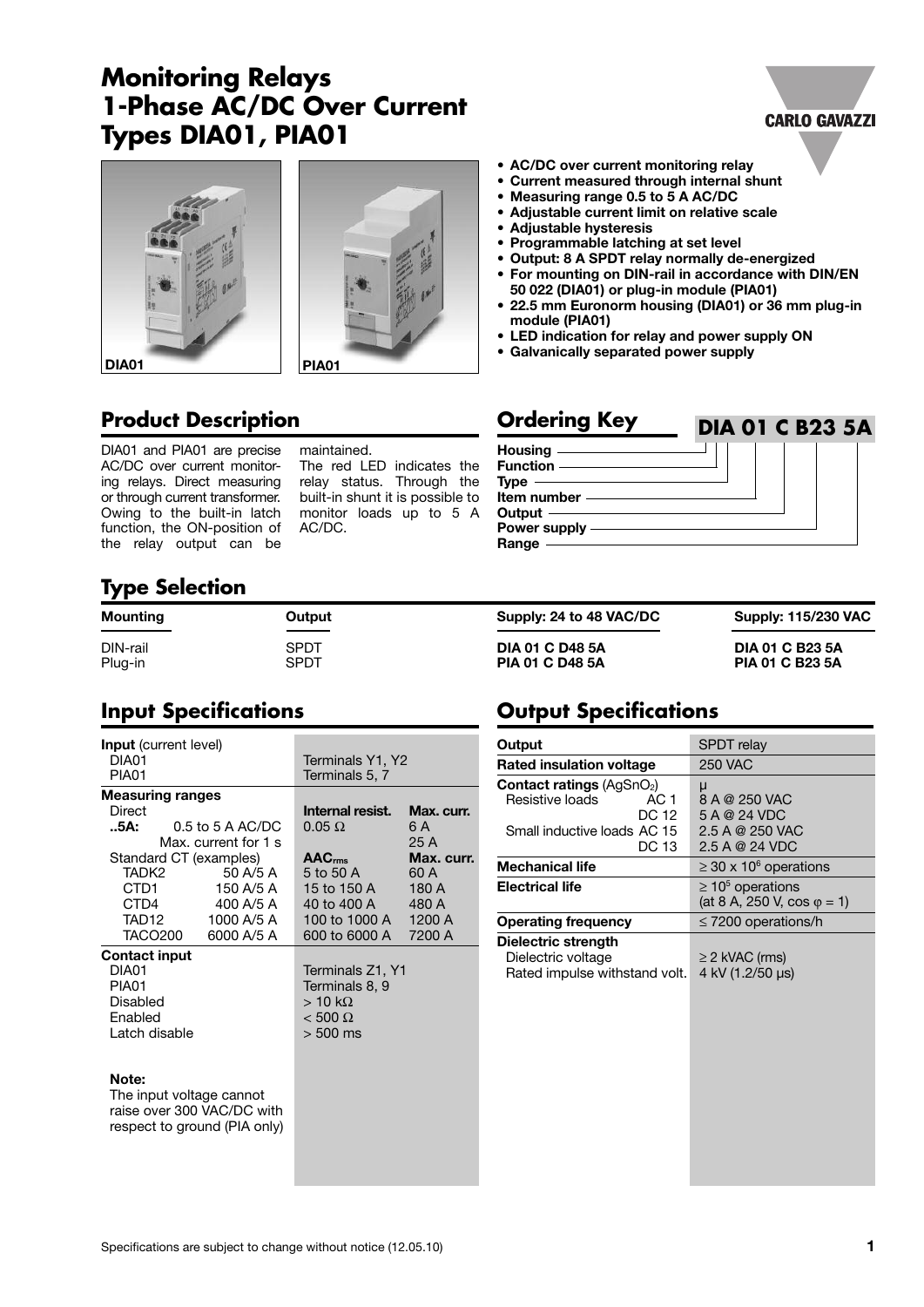

### **Supply Specifications**

| Power supply<br>Rated operational voltage<br>through terminals: |                    | Overvoltage cat. III<br>(IEC 60664, IEC 60038)                                                 |                      | Reacti                                         |
|-----------------------------------------------------------------|--------------------|------------------------------------------------------------------------------------------------|----------------------|------------------------------------------------|
| A1, A2 or A3, A2<br>2, 10 or 11, 10                             | (DIA01)<br>(PIA01) |                                                                                                |                      | Alarm<br>Alarm                                 |
|                                                                 | D48:<br>B23:       | 24 to 48 VAC/DC ± 15%<br>45 to 65 Hz, insulated<br>115/230 VAC ± 15%<br>45 to 65 Hz, insulated |                      | Accur<br>Temp<br>Repe<br><b>Indica</b><br>Powe |
| Dielectric voltage                                              |                    | <b>DC supply</b>                                                                               | <b>AC supply</b>     | Outp                                           |
| Supply to input<br>Supply to output<br>Input to output          |                    | $2$ kV<br>4 kV<br>4 kV                                                                         | 4 kV<br>4 kV<br>4 kV | <b>Enviro</b><br>Degre<br>Pollu                |
| Rated operational power<br>AC<br>DC                             |                    | 4 VA<br>2 W                                                                                    | Oper<br>Stora        |                                                |
|                                                                 |                    |                                                                                                |                      | <b>Housi</b><br>Dime                           |
|                                                                 |                    |                                                                                                |                      | Mate                                           |
|                                                                 |                    |                                                                                                |                      | Weigh                                          |
|                                                                 |                    |                                                                                                |                      | <b>Screw</b><br>Tight                          |
|                                                                 |                    |                                                                                                |                      | Produ<br>Appro<br>CE Ma                        |
|                                                                 |                    |                                                                                                |                      | <b>EMC</b><br>Imn                              |
|                                                                 |                    |                                                                                                |                      | Emi                                            |

## **General Specifications**

| <b>Reaction time</b><br>Alarm ON delay<br>Alarm OFF delay |              | (input signal variation from<br>$-20\%$ to $+20\%$ or from<br>$+20\%$ to -20% of set value)<br>$<$ 100 ms<br>$<$ 300 ms |  |
|-----------------------------------------------------------|--------------|-------------------------------------------------------------------------------------------------------------------------|--|
| Accuracy                                                  |              | (15 min warm-up time)                                                                                                   |  |
| Temperature drift<br>Repeatability                        |              | $± 1000$ ppm/ $°C$<br>$\pm$ 0.5% on full-scale                                                                          |  |
| <b>Indication for</b>                                     |              |                                                                                                                         |  |
| Power supply ON<br>Output relay ON                        |              | LED, green<br>LED, red                                                                                                  |  |
| <b>Environment</b>                                        |              | (EN 60529)                                                                                                              |  |
| Degree of protection                                      |              | IP 20                                                                                                                   |  |
| <b>Pollution degree</b>                                   |              | 3 (DIA01), 2 (PIA01)                                                                                                    |  |
| Operating temperature                                     |              | -20 to 60 $^{\circ}$ C, R.H. < 95%                                                                                      |  |
| Storage temperature                                       |              | -30 to 80 $^{\circ}$ C, R.H. < 95%                                                                                      |  |
| <b>Housing</b>                                            |              |                                                                                                                         |  |
| <b>Dimensions</b>                                         | DIA01        | $22.5 \times 80 \times 99.5$ mm                                                                                         |  |
|                                                           | <b>PIA01</b> | 36 x 80 x 94 mm                                                                                                         |  |
| Material                                                  |              | PA66 or Noryl                                                                                                           |  |
| Weight                                                    |              | Approx. 150 g                                                                                                           |  |
| <b>Screw terminals</b>                                    |              |                                                                                                                         |  |
| Tightening torque                                         |              | Max. 0.5 Nm                                                                                                             |  |
|                                                           |              | acc. to IEC 60947                                                                                                       |  |
| <b>Product standard</b>                                   |              | EN 60255-6                                                                                                              |  |
| <b>Approvals</b>                                          |              | UL. CSA                                                                                                                 |  |
| <b>CE Marking</b>                                         |              | L.V. Directive 2006/95/EC                                                                                               |  |
|                                                           |              | EMC Directive 2004/108/EC                                                                                               |  |
| <b>EMC</b>                                                |              |                                                                                                                         |  |
| Immunity                                                  |              | According to EN 60255-26                                                                                                |  |
|                                                           |              | According to EN 61000-6-2                                                                                               |  |
| Emissions                                                 |              | According to EN 60255-26                                                                                                |  |
|                                                           |              | According to EN 61000-6-3                                                                                               |  |

## **Mode of Operation**

DIA01 and PIA01 monitor both AC and DC over current through an internal shunt. They can monitor AC currents up to 6000 A when connected to a suitable current transformer.

### **Example 1**

(connection between terminals Z1, Y1 or 8, 9 - latch function enabled)

The relay operates and latches in operating position when the measured value exceeds the set level. Provided that the current has dropped min. 4% below the set point (see hysteresis) the relay releases when the inter-

connection between terminals Z1, Y1 or 8, 9 is interrupted or the power supply is interrupted as well.

#### **Example 2 (Stardard CT)**

(no connection between terminals Z1, Y1 or 8, 9 - latch function disabled)

The relay operates when the current flowing through the transformer exceeds the set level. It releases when the current drops min. 4% below the set level (see hysteresis) or when the power supply is interrupted.

## **Range Setting**

#### **Centre knob:**

Setting of current on relative scale: from 10 to 110% of the full-scale value.

#### **Hysteresis:** Approx. 4% of set value, it can be extended by inserting a resistor between terminals

Z1, Y1 or 8, 9.

**Approx. resistor values:** 180 kΩ 25%: 47 kΩ 50%: 22 kΩ 75%: 15 kΩ Latch:  $< 500 \Omega$